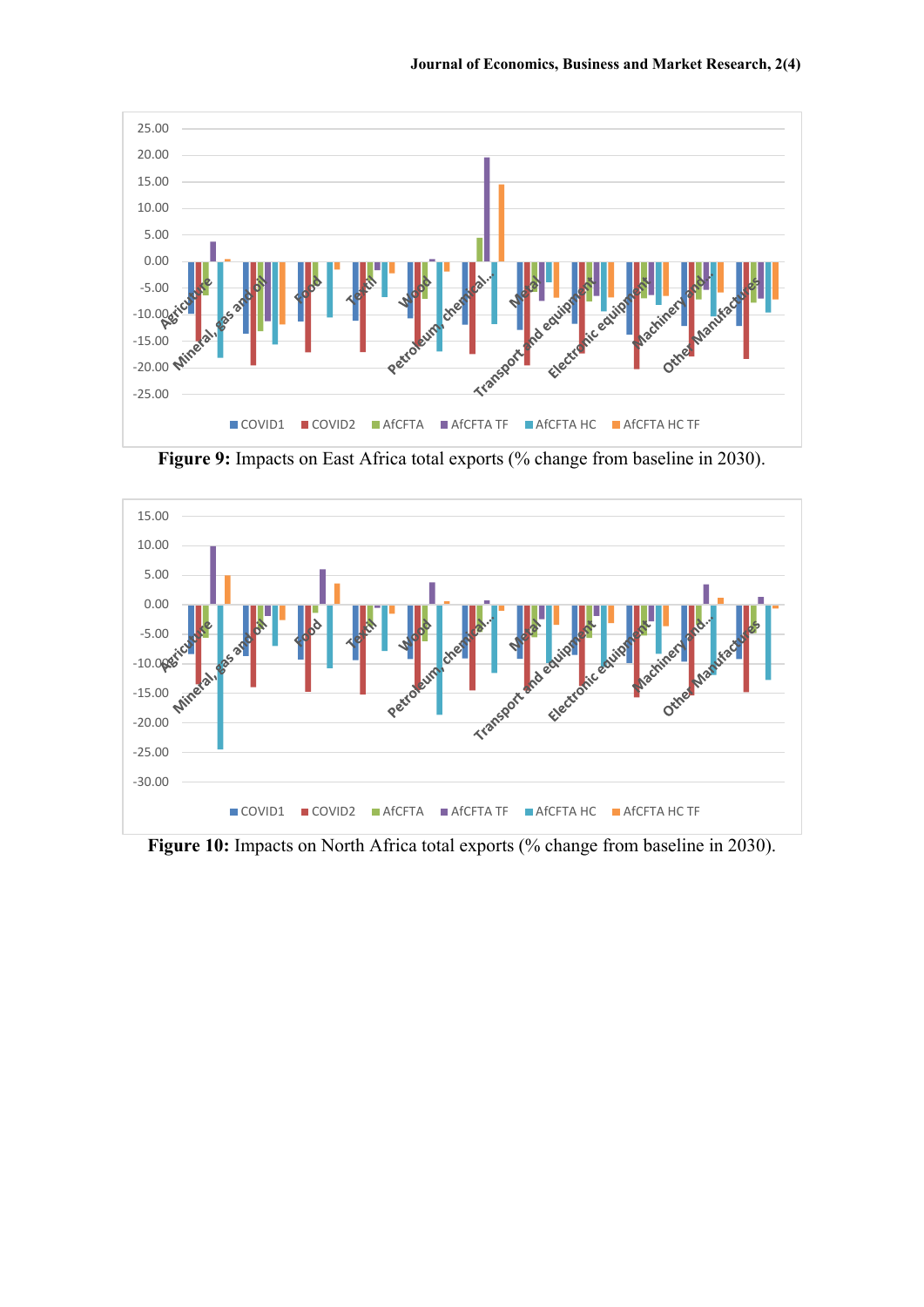## **OULMANE, SADNI JALLAB & ZIDOUEMBA**



**Figure 11:** Impacts on Southern Africa total exports (% change from baseline in 2030).



**Figure 12:** Impacts on West Africa total exports (% change from baseline in 2030).

| <b>Central Africa</b>               |                                                   |                                               |                    |  |  |  |
|-------------------------------------|---------------------------------------------------|-----------------------------------------------|--------------------|--|--|--|
|                                     | <b>Shares in intra-</b><br><b>African tariffs</b> | Cumulative shares in<br>intra-African tariffs | <b>Liberalized</b> |  |  |  |
| Electricity, gaz and water          | 0.00                                              | 0.00                                          | No.                |  |  |  |
| <b>Other Manufactures</b>           | 0.21                                              | 0.21                                          | N <sub>o</sub>     |  |  |  |
| <b>Electronic equipment</b>         | 0.45                                              | 0.66                                          | N <sub>o</sub>     |  |  |  |
| <b>Textil</b>                       | 0.99                                              | 1.65                                          | N <sub>o</sub>     |  |  |  |
| <b>Transport and equipment</b>      | 1.45                                              | 3.09                                          | N <sub>o</sub>     |  |  |  |
| <b>Machinery and equipment</b>      | 1.64                                              | 4.73                                          | N <sub>o</sub>     |  |  |  |
| Agricuture                          | 4.40                                              | 9.14                                          | N <sub>0</sub>     |  |  |  |
| Food                                | 5.25                                              | 14.38                                         | Yes                |  |  |  |
| Wood                                | 6.11                                              | 20.49                                         | Yes                |  |  |  |
| <b>Petroleum, chemical products</b> | 12.56                                             | 33.05                                         | Yes                |  |  |  |
| Mineral, gas and oil                | 16.46                                             | 49.51                                         | Yes                |  |  |  |
| <b>Metal</b>                        | 50.49                                             | 100.00                                        | Yes                |  |  |  |

|  | Table 11: Products included/excluded from liberalization by region. |  |  |  |  |  |
|--|---------------------------------------------------------------------|--|--|--|--|--|
|  |                                                                     |  |  |  |  |  |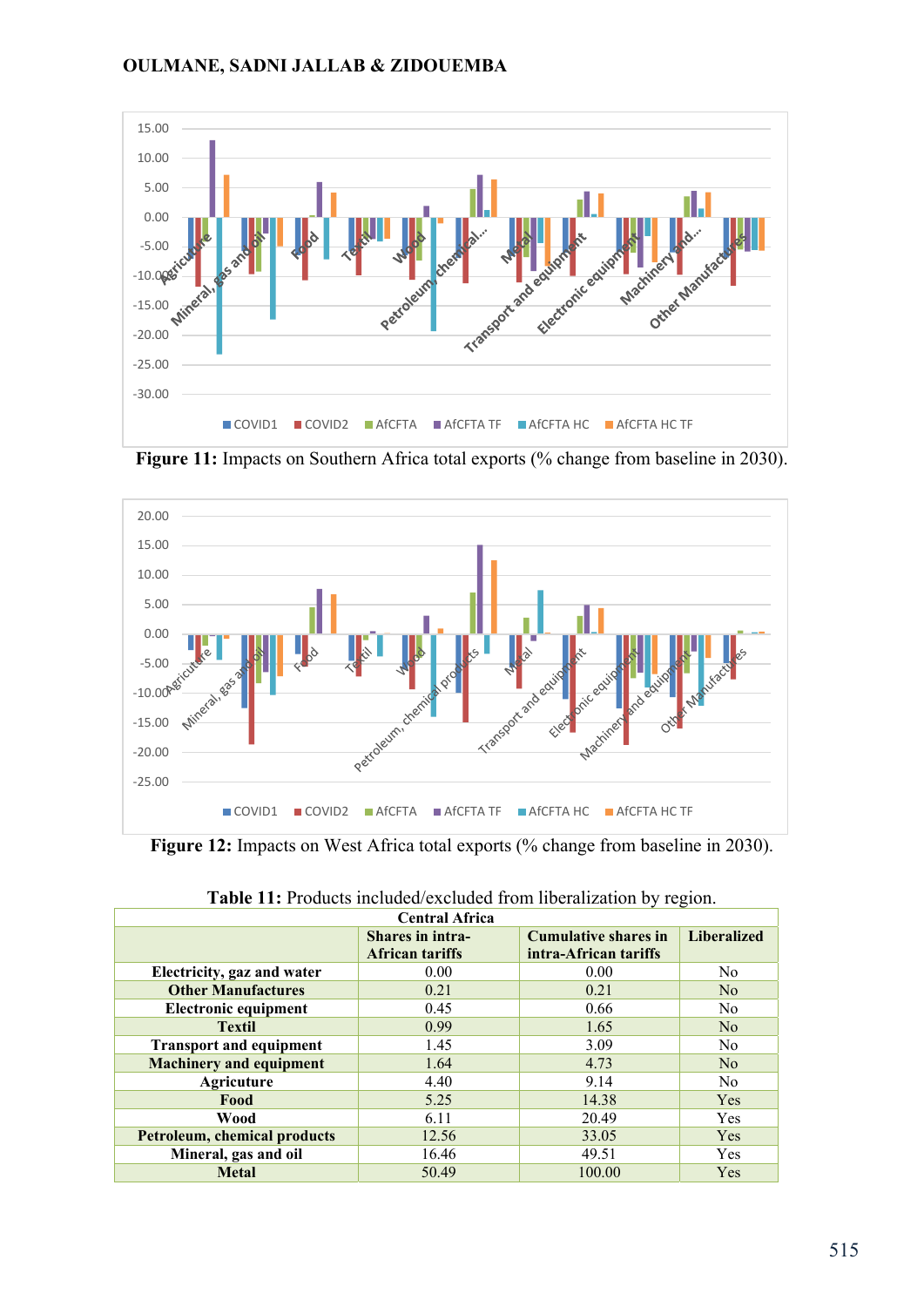| Southern Africa                |                                                   |                                                      |        |                                                      |                    |                    |  |
|--------------------------------|---------------------------------------------------|------------------------------------------------------|--------|------------------------------------------------------|--------------------|--------------------|--|
|                                | <b>Shares in intra-</b><br><b>African tariffs</b> | <b>Cumulative shares in</b><br>intra-African tariffs |        |                                                      | <b>Liberalized</b> |                    |  |
| Electricity, gaz and water     |                                                   |                                                      |        | 0.00                                                 |                    | No                 |  |
| <b>Electronic equipment</b>    | 1.60                                              |                                                      | 1.60   |                                                      | No.                |                    |  |
| <b>Wood</b>                    |                                                   | 1.68                                                 |        | 3.29                                                 |                    | No                 |  |
| <b>Textile</b>                 |                                                   | 2.01                                                 |        | 5.30                                                 |                    | N <sub>o</sub>     |  |
| <b>Other Manufactures</b>      |                                                   | 3.78                                                 |        | 9.07                                                 |                    | No                 |  |
| <b>Machinery and equipment</b> |                                                   | 4.31                                                 |        | 13.39                                                |                    | Yes                |  |
| Mineral, gas and oil           |                                                   | 11.08                                                |        | 24.47                                                |                    | Yes                |  |
| Petroleum, chemical products   |                                                   | 13.30                                                |        | 37.77                                                |                    | Yes                |  |
| Metal                          |                                                   | 15.13                                                |        | 52.90                                                |                    | Yes                |  |
| <b>Transport and equipment</b> |                                                   | 15.14                                                |        | 68.05                                                |                    | Yes                |  |
| Food                           |                                                   | 15.82                                                |        | 83.87                                                |                    | Yes                |  |
| <b>Agricuture</b>              |                                                   | 16.13                                                |        | 100.00                                               |                    | Yes                |  |
|                                |                                                   | North Africa                                         |        |                                                      |                    | <b>Liberalized</b> |  |
|                                | <b>Shares</b> in<br>intra-African<br>tariffs      |                                                      |        | <b>Cumulative shares in</b><br>intra-African tariffs |                    |                    |  |
| Electricity, gaz and water     |                                                   | 0.01                                                 |        | 0.01                                                 |                    | No                 |  |
| <b>Other Manufactures</b>      |                                                   | 0.97                                                 |        | 0.98                                                 |                    | N <sub>o</sub>     |  |
| <b>Electronic equipment</b>    | 1.10                                              |                                                      | 2.08   |                                                      | No                 |                    |  |
| <b>Transport and equipment</b> | 2.27<br>4.34                                      |                                                      |        | N <sub>o</sub>                                       |                    |                    |  |
| <b>Metal</b>                   | 2.74                                              |                                                      | 7.08   |                                                      | No                 |                    |  |
| <b>Wood</b>                    | 3.36                                              |                                                      | 10.45  |                                                      | N <sub>o</sub>     |                    |  |
| <b>Machinery and equipment</b> | 3.41                                              |                                                      | 13.86  |                                                      | Yes                |                    |  |
| Mineral, gas and oil           | 3.44                                              |                                                      | 17.30  |                                                      | Yes                |                    |  |
| Agricuture                     | 17.87                                             |                                                      | 35.17  |                                                      | Yes                |                    |  |
| <b>Textile</b>                 | 18.10                                             | 53.27                                                |        |                                                      | Yes                |                    |  |
| Petroleum, chemical products   | 22.60                                             |                                                      | 75.88  |                                                      | Yes                |                    |  |
| Food                           |                                                   | 24.12                                                | 100.00 |                                                      |                    | Yes                |  |
|                                |                                                   | West Africa                                          |        |                                                      |                    |                    |  |
|                                |                                                   | <b>Shares in intra-</b><br><b>African tariffs</b>    |        | <b>Cumulative shares in</b><br>intra-African tariffs |                    | <b>Liberalized</b> |  |
| <b>Electronic equipment</b>    |                                                   | 0.25                                                 | 0.25   |                                                      | N <sub>o</sub>     |                    |  |
| Electricity, gaz and water     |                                                   | 0.34                                                 |        | 0.59                                                 | N <sub>o</sub>     |                    |  |
| <b>Other Manufactures</b>      |                                                   | 1.03                                                 |        | 1.61                                                 |                    | N <sub>o</sub>     |  |
| <b>Machinery and equipment</b> |                                                   | 1.37                                                 |        | 2.99                                                 |                    | No                 |  |
| <b>Wood</b>                    |                                                   | 2.00                                                 |        | 4.99                                                 |                    | N <sub>o</sub>     |  |
| <b>Textile</b>                 |                                                   | 5.53                                                 |        | 10.52                                                |                    | N <sub>o</sub>     |  |
| <b>Transport and equipment</b> |                                                   | 2.86                                                 |        | 13.38                                                |                    | Yes                |  |
| Mineral, gas and oil           |                                                   | 9.90                                                 |        | 23.28                                                |                    | Yes                |  |
| <b>Agricuture</b>              |                                                   | 16.54                                                |        | 39.82                                                |                    | Yes                |  |
| Petroleum, chemical products   |                                                   | 18.61                                                |        | 58.43                                                |                    | Yes                |  |
| Food                           |                                                   | 19.50                                                |        | 77.93                                                |                    | Yes                |  |